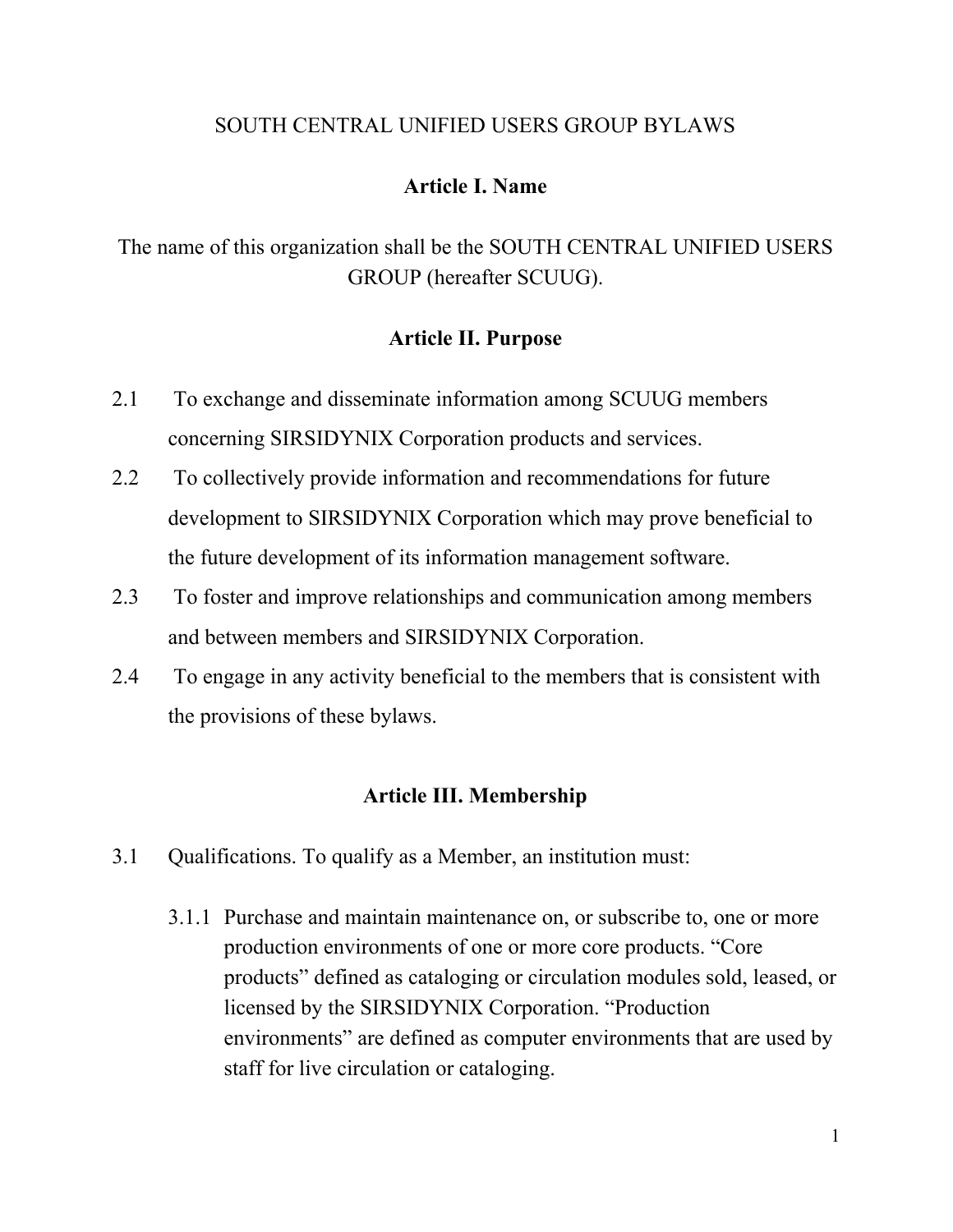- 3.1.2 Institutions must be located in Arizona, Arkansas, Louisiana, New Mexico, Oklahoma or Texas.
- 3.2 Rights and Privileges.
	- 3.2.1 Voting Rights. Each member institution, in good standing, shall have one vote for all items brought before the membership for a vote. This applies to each member of a consortium. Each member institution shall designate a representative for contact and voting purposes. The Director of each institution will act as the official representative to SCUUG but may designate someone to vote as a proxy, providing the Secretary is notified in writing, two (2) weeks in advance of the first day of voting.
	- 3.2.2 Participation in Activities. Any person currently employed by a member institution may participate in SCUUG activities, hold office, serve on committees, and engage in discussion on SCUUG policy. Only the official SCUUG representative from each member institution may cast a vote.
	- 3.2.3 Change of Membership Status. When an institution no longer has contracted products and services with the SIRSIDYNIX Corporation, its membership is automatically null and void.

# **Article IV. Officers**

4.1 Officers of the Organization. The officers of this organization shall be the President, President Elect, Secretary, Treasurer, and Past President. These officers shall constitute the SCUUG Steering Committee.

Responsibilities of the Officers are to: Conduct the regular and ongoing business of SCUUG and report on the same at the annual membership meeting.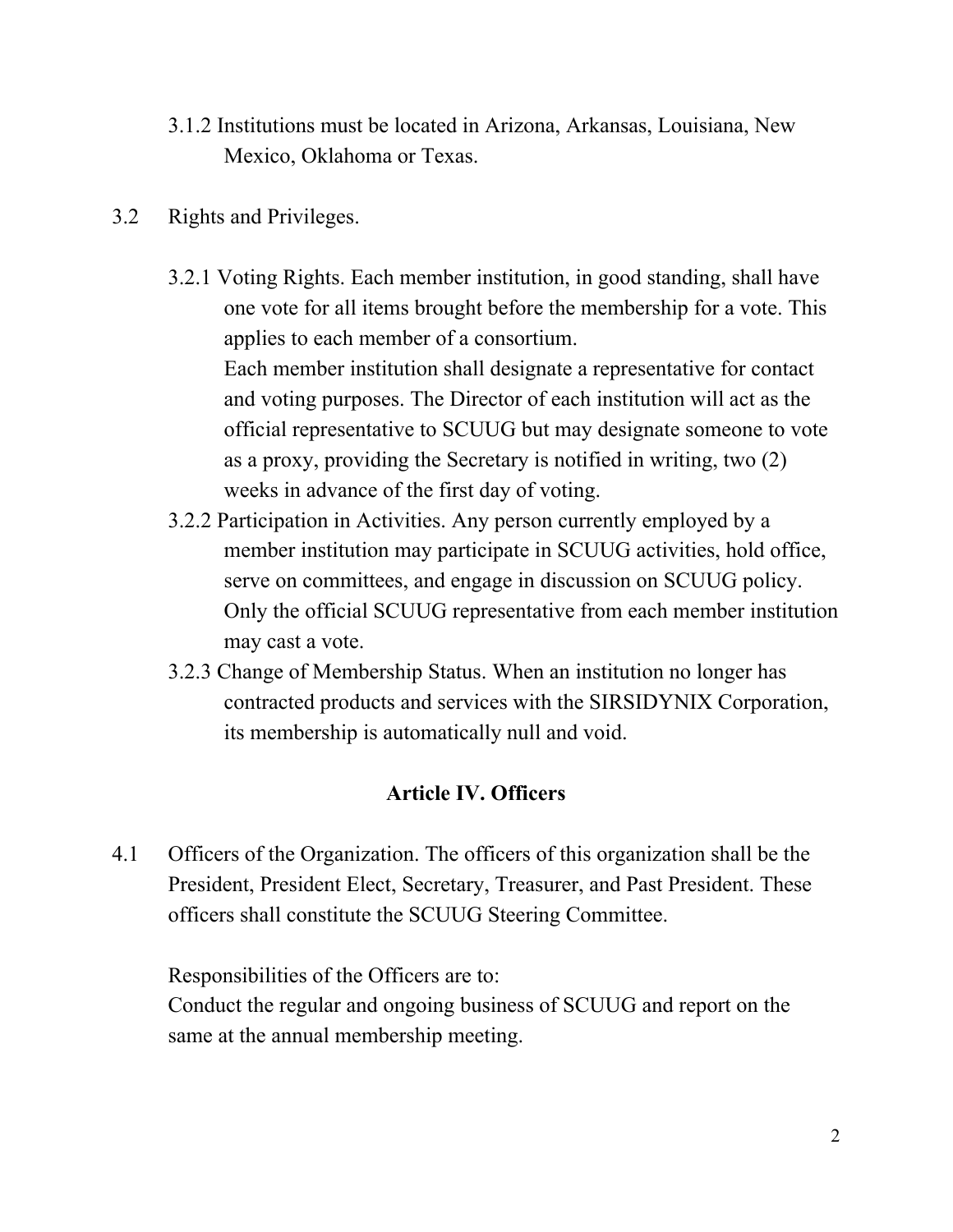Adopt policies and assume responsibility for the execution and communication of policies and programs.

Meet at least annually in conjunction with the annual membership meeting.

- 4.2 Duties of the SCUUG Steering Committee.
	- 4.2.1 The Steering Committee shall exercise the powers of the organization when it is not in session, reporting to its members thereon at the succeeding meeting.
	- 4.2.2 Accept nominations for candidates for SCUUG office in accordance with the SCUUG Bylaws.
	- 4.2.3 In the absence of the Secretary, another Steering Committee member will be designated to take and distribute minutes to the membership.
	- 4.2.4 Authorize activities involving the receipt or disbursement of SCUUG funds.
- 4.3 Terms of Office
	- 4.3.1 President Elect shall serve the first year after election as Vice President and the second year as President. The President Elect assumes the position of President at the conclusion of the annual meeting.
	- 4.3.2 The Secretary and Treasurer shall be elected for a term of three years. Terms will be staggered so that they do not expire in the same year.
	- 4.3.3 In extraordinary circumstances, such that new officers are not elected or elected officers cannot serve, the current officers shall continue to serve until new officers can be elected.
	- 4.3.4 Any ad hoc committee member deemed necessary by the Steering Committee will be appointed by the President with the approval of the Steering Committee. Each appointment will be for one year, which can be renewed.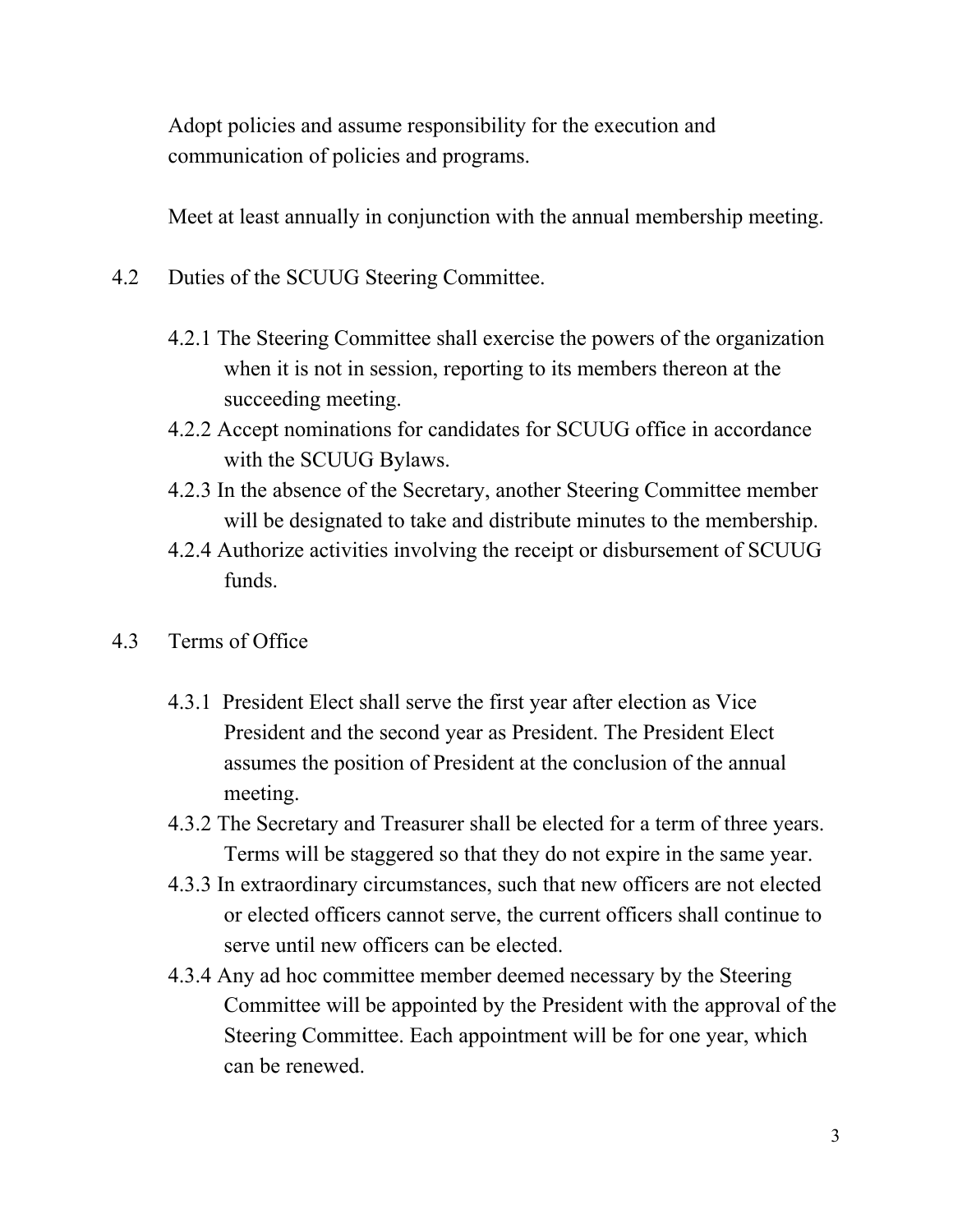- 4.4 Vacancies.
	- 4.4.1 An officer who is no longer employed by a member institution must resign from office. An officer may be removed from office by a majority vote of the members.
	- 4.4.2 The President Elect shall immediately become President upon the resignation or removal of the President. S/he will serve as President for the unexpired term plus the year as President to which s/he was elected.
	- 4.4.3 A vacancy of the President Elect position shall be filled by a special election to take place no later than 12 weeks after the vacancy was announced to the membership.
	- 4.4.4 The President shall appoint a person to complete the remaining term of all other vacant offices with the appointee having all the rights and responsibilities of the office.
- 4.5 Duties of the President.
	- 4.5.1 Preside at the annual SCUUG conference and at special membership meetings of SCUUG.
	- 4.5.2 Assist in selecting officer nominees.
	- 4.5.3 Appoint annually such standing or special committees as may be required to carry out the purposes of the organization.
	- 4.5.4 Prepare the agenda for the annual membership meeting.
	- 4.5.5 Perform other duties necessary to the office of President.
- 4.6 Duties of the President Elect.
	- 4.6.1 Perform the duties of the President in the event of the President's temporary disability or absence from meetings.
	- 4.6.2 Assume the position of President in the event of the resignation or removal of the President for the unexpired term. The President-Elect will then serve the year as President to which s/he was elected.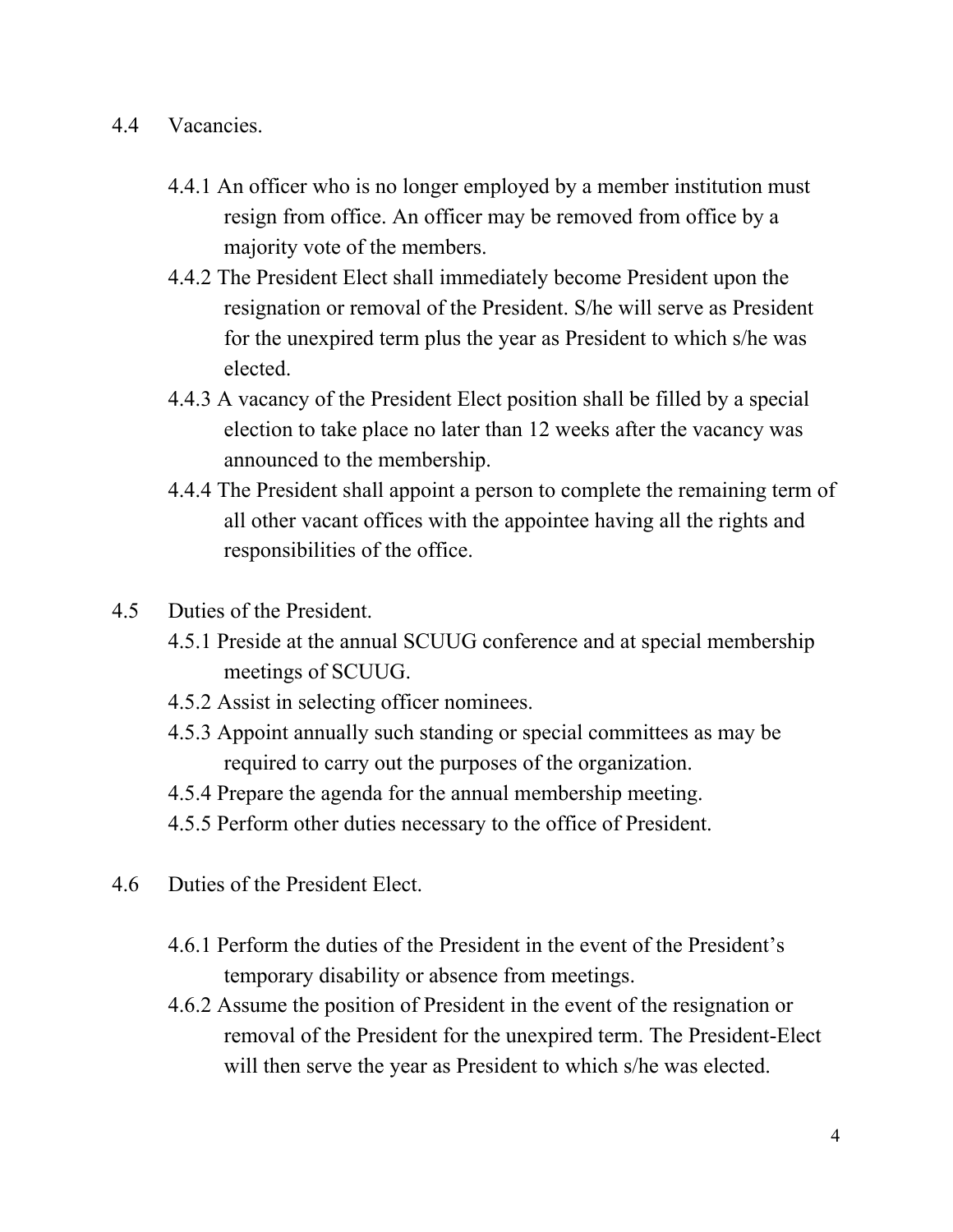- 4.6.3 When performing the duties of the Acting President, the President-Elect shall have all the powers of, and be subject to the restrictions of the President.
- 4.6.4 Initiates site location for upcoming annual conference and develops the conference program.
- 4.6.5 Complete assignments as delegated by the President.
- 4.7 Duties of the Secretary.
	- 4.7.1 Take and distribute minutes of the annual and special membership meetings.
	- 4.7.2 Maintain a file of all minutes and other appropriate documents pertaining to SCUUG communications and activities. All files will be given to the successor.
	- 4.7.3 Distribute mailings to the membership as necessary.
	- 4.7.4 Perform other duties as are necessarily incident to the office of the Secretary.
	- 4.7.5 Maintain a current membership roster through the listserv.
	- 4.7.6 Annually mail the latest list of individuals from each institution to the institution for updating.
- 4.8 Duties of the Past President.
	- 4.8.1 Serves in an advisory role to the President and the SCUUG Steering Committee.
	- 4.8.2 Serve on the Steering Committee for one year.
- 4.9 Duties of the Treasurer
	- 4.9.1 The Treasurer is responsible for maintaining accurate records of the monies held in the SCUUG bank account.
	- 4.9.2 Disburse funds for activities as authorized by the Steering Committee.
	- 4.9.3 Responsible for handling of all SCUUG finances, paying bills, receiving monies, etc.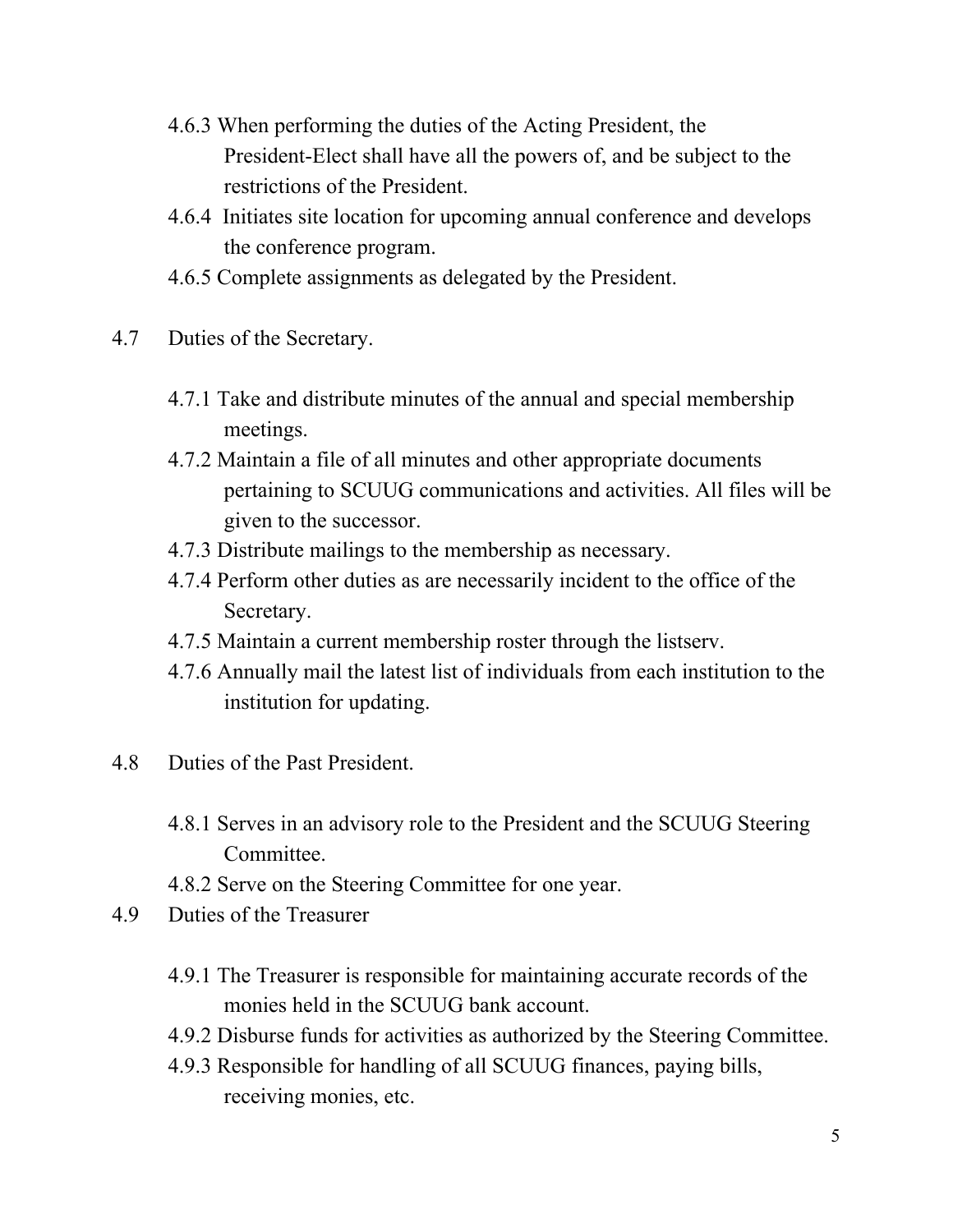- 4.9.4 Prepare invoices for conference registration fees.
- 4.9.5 Prepare and distribute an annual report of the financial transactions and fiscal condition of SCUUG to be presented at the annual membership meeting.

# **Article V. Membership Meetings**

- 5.1 Number of Meetings.
	- 5.1.1 There shall be an annual meeting held at a site and date selected by the President. This meeting may be held in conjunction with the annual SCUUG conference or may be held at a different time and place as deemed appropriate. The annual conference may be in the form of a virtual meeting, in special circumstances, or a physical meeting.
	- 5.1.2 Special meetings may be called by the President or by a request of twenty-five percent (25%) of the official representatives from member institutions.
- 5.2 Notice of any meeting shall be distributed to each member institution by the President no less than 30 days prior to the meeting date. The notice shall include a statement of the time, date, place of the meeting. The notice shall also contain information about the subject or subjects proposed for discussion or consideration.
- 5.3 All official representatives from member institutions, or their proxies, present at a membership meeting shall have, by simple majority vote, the power to:
	- 5.3.1 Adopt policies and make decisions regarding the business of SCUUG.
	- 5.3.2 Elect officers.
	- 5.3.3 Refer any matter to the SCUUG membership, including recommendations for action, and may request the President to report on such matters at a future meeting of the organization.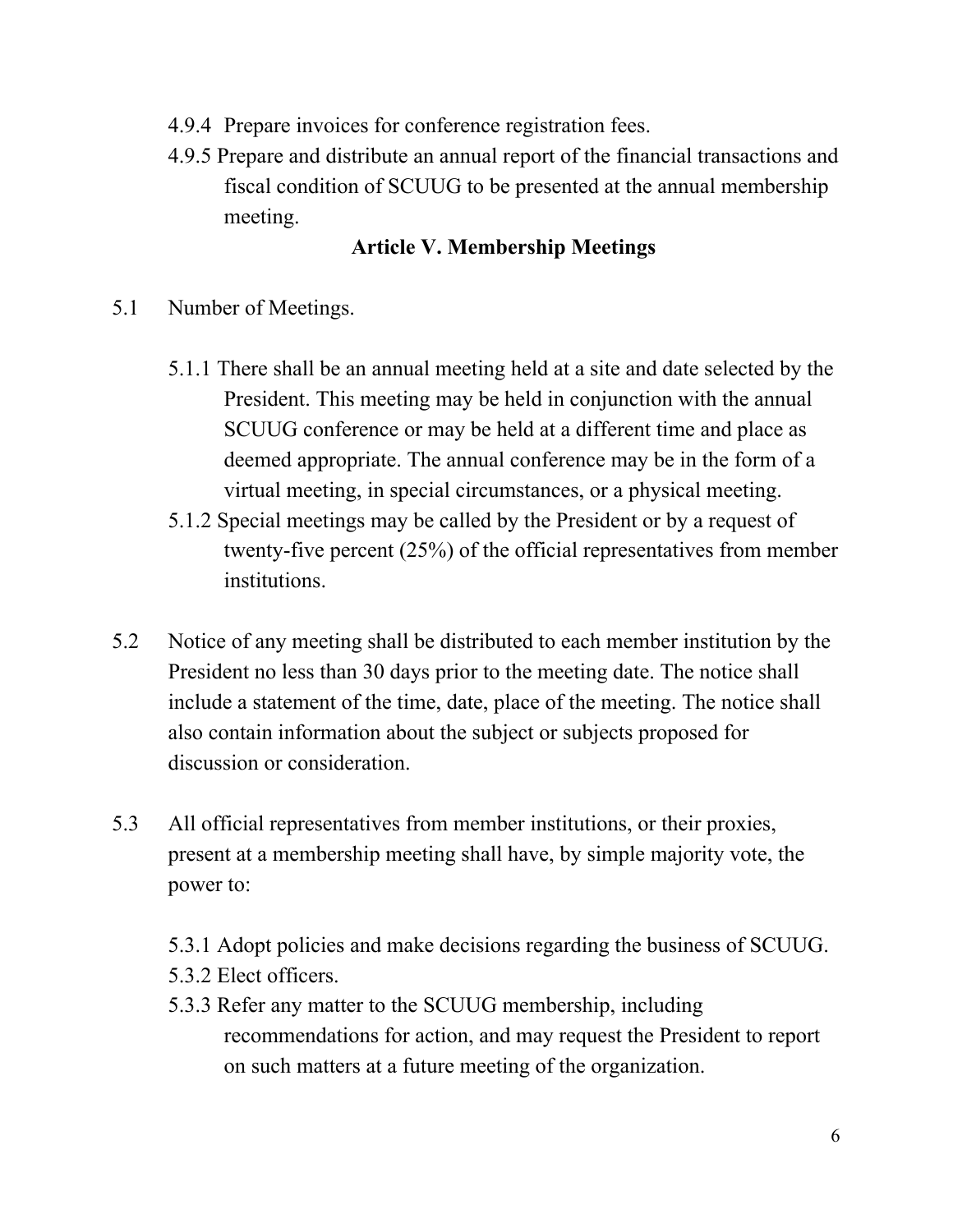## **Article VI. Committees**

- 6.1 Special committees and/or Standing Committees shall be formed as needed by the Steering Committee.
- 6.2 Special Committee members and chairs shall be appointed by the President.
- 6.3 Committees shall serve to the completion of the appointed task.

## **Article VII. Nominations and Elections**

#### 7.1 Nominations.

- 7.1.1 Membership shall nominate candidates for open offices annually, which will include President Elect.
- 7.1.2 Individual SCUUG members may self-nominate for any position.
- 7.1.2 Membership shall nominate candidates for Secretary and Treasurer. Terms will be staggered so that they do not expire in the same year.
- 7.1.3 No name shall be placed on the ballot without the consent of the nominee. Nominees must be in good standing and consent to serve.
- 7.1.4 Membership will vote on the nominees at the annual business meeting or within 60 days before/after the annual business meeting.
- 7.2 Elections.
	- 7.2.1 Elections shall take place at the annual conference. Verbal voting (in-person) or ballots may be used.
	- 7.2.2 The votes will be tallied by the President Elect and verified by another officer.
	- 7.2.3 In the absence of the President Elect, the President or Past President will be designated to tally the votes.
	- 7.2.4 Only one vote per institution will be counted. For online voting, that will be the first vote received from the institution.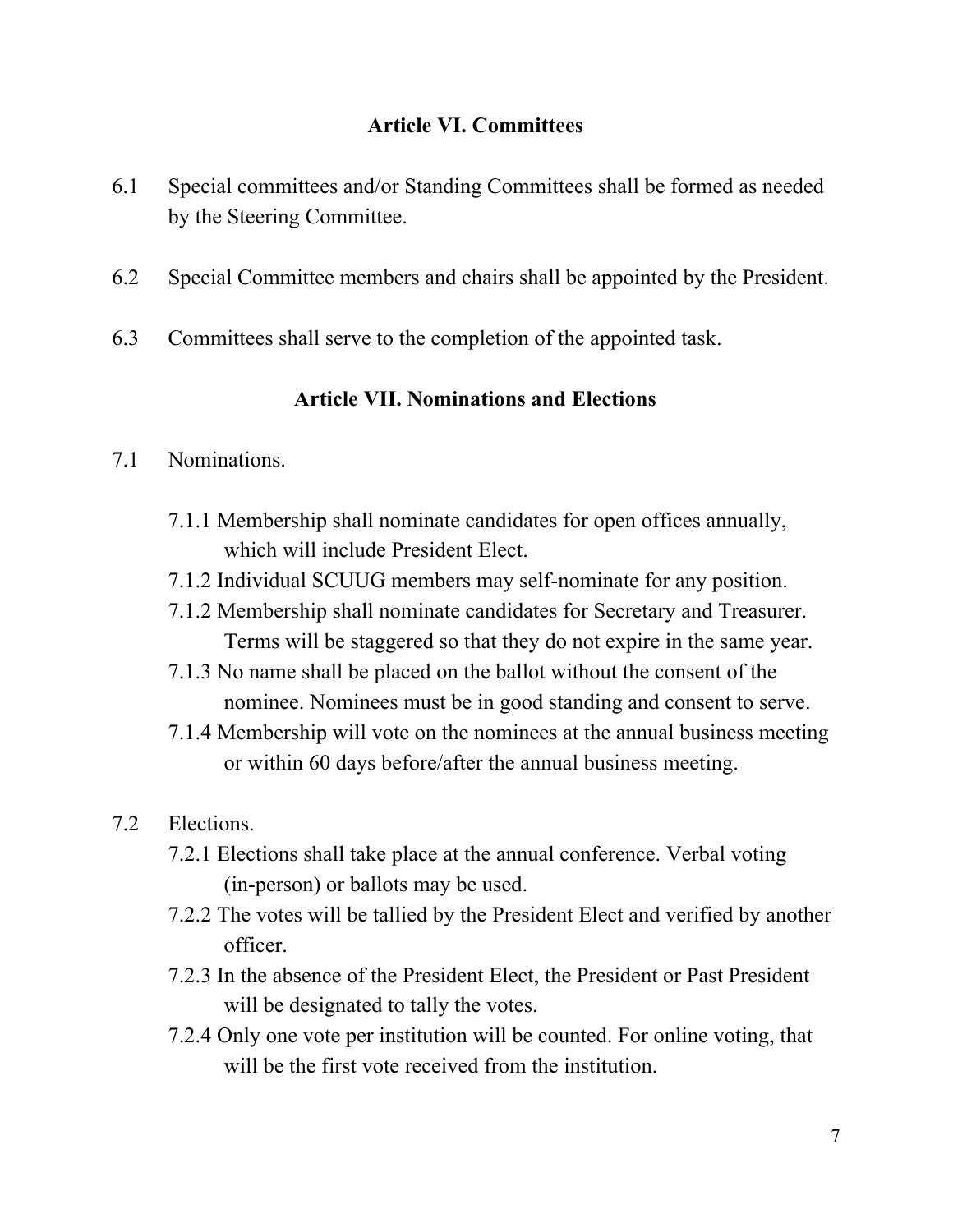- 7.2.5 All candidates will be elected by a simple majority vote of the voting membership.
- 7.2.6 The President will contact each candidate with the results and will announce the results via the SCUUG listserv and at the next annual meeting.
- 7.2.7 New officers will take office at the conclusion of the annual conference or when approved by the Steering Committee for special appointments.

## **Article VIII. Amendments**

- 8.1 The Bylaws of SCUUG may be amended, repealed, or altered in whole or in part by official vote of the membership only. The Bylaws may be amended, altered, or repealed. Any such action requires that two thirds  $(\frac{2}{3})$  of those Members voting approve such an action. Proposed amendments can be voted upon only if Members have at least thirty (30) days to review such proposals before a vote is cast. Electronic voting is permitted provided that restrictions are in place to ensure that only one vote per voting institution.
- 8.2 Amendments will be announced 30 days prior to the vote. Amendments to the Bylaws require a simple majority vote of the member institutions by the specified date in the proposal.
- 8.3 Any employee of a member institution may propose an amendment to the Bylaws. Any Member may propose amendment(s), alteration(s), or repeal. Such proposals must be forwarded to the Officers for review before being forwarded to the President for appropriate distribution and voting procedures.
- 8.4 The Secretary shall keep in her/his file the original or a copy of the Bylaws as amended or otherwise altered to date, certified by the Secretary, which shall be open to inspection by the Members at all reasonable times.

## **Article IX. Parliamentary Authority**

The rules contained in the most current edition of Robert's Rules of Order shall govern SCUUG when they are applicable and when they are not inconsistent with these Bylaws or any special rules adopted by the membership.